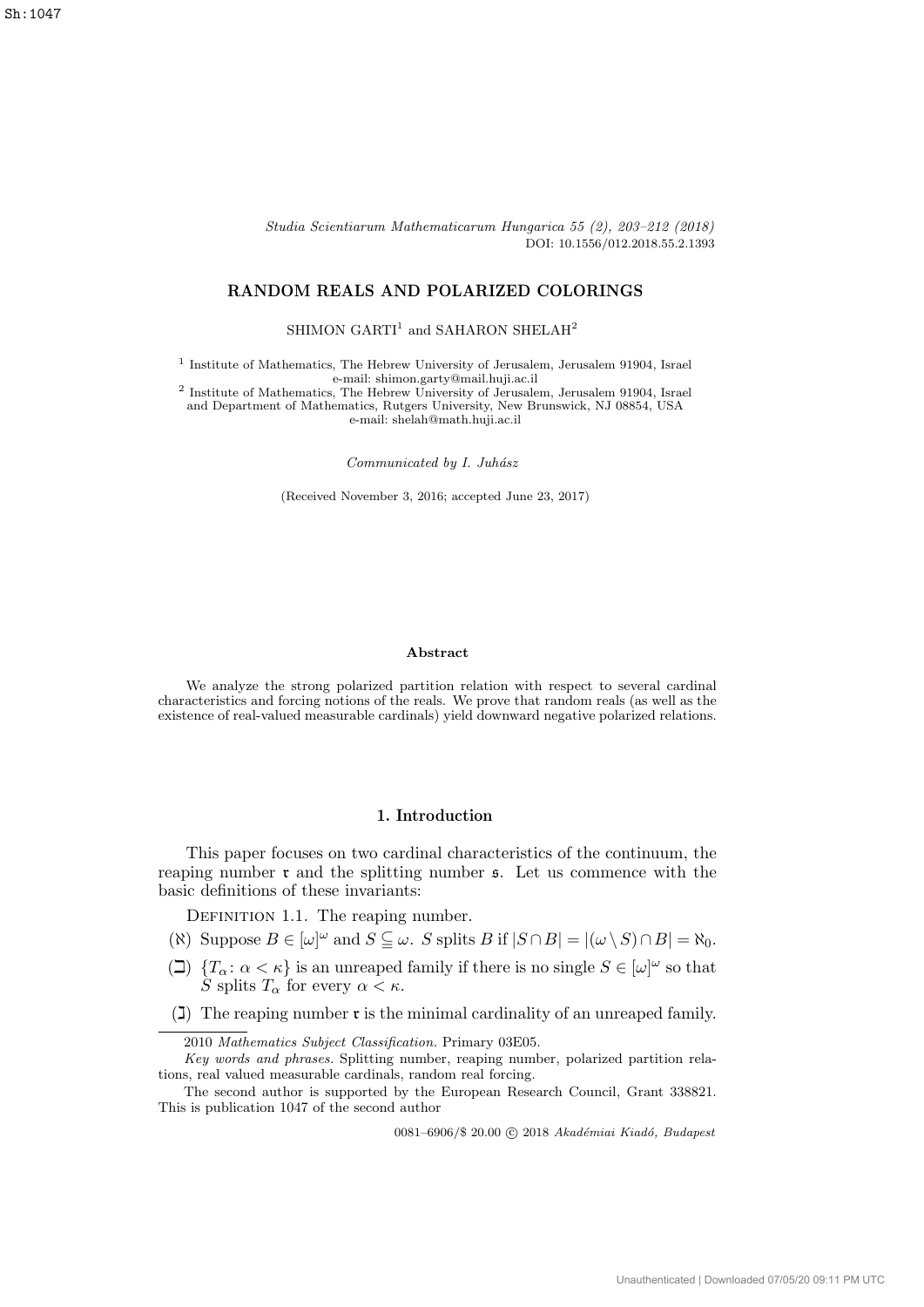( $\Box$ )  $\mathfrak{r}_{\sigma}$  is the minimal cardinality of a collection  $\mathcal{R} \subseteq [\omega]^{\omega}$  which is not splitted by  $\omega$ -many sets.

The dual of the reaping number is the splitting number. Recall:

DEFINITION 1.2. The splitting number.

- ( $\aleph$ ) Suppose  $B \in [\omega]^\omega$  and  $S \subseteq \omega$ . S splits B if  $|S \cap B| = |(\omega \setminus S) \cap B| = \aleph_0$ .
- ( $\Box$ )  $\{S_\alpha : \alpha < \kappa\}$  is a splitting family in  $\omega$  if for every  $B \in [\omega]^\omega$  there exists an ordinal  $\alpha < \kappa$  so that  $S_{\alpha}$  splits B.
- $(1)$  The splitting number s is the minimal cardinality of a splitting family in  $\omega$ .

In the present paper, combinatorial arguments serve in the area of cardinal invariants of the continuum. The main tool is the following concept. If  $\lambda \geq \kappa$  are infinite cardinals then the strong polarized relation  $\lambda$  $\binom{\lambda}{\kappa} \rightarrow \binom{\lambda}{\kappa}$  $\binom{\lambda}{\kappa}$ <sub>2</sub> means that for every  $c: \lambda \times \kappa \to 2$  there are  $A \in [\lambda]^{\lambda}, B \in [\kappa]^{\kappa}$  such that  $c \upharpoonright (A \times B)$  is constant. We shall make use of the following theorem from [6]:

Claim 1.3. Strong polarized relations below the splitting number. Assume  $\kappa <$  5. The positive relation  $\binom{\kappa}{\omega}$  $\binom{\kappa}{\omega} \rightarrow \binom{\kappa}{\omega}$  $\int_{\omega}^{\kappa}$ <sub>2</sub><sup>1,1</sup> *holds iff* cf( $\kappa$ ) >  $\aleph_0$ .

In a way, the splitting number  $\epsilon$  is a natural point for proving downward positive relations. The dual notion of the reaping number  $\mathfrak r$  is a natural point for upward positive relations, as shown in the following theorem from [7]:

THEOREM 1.4. Strong polarized relations above the reaping number. Assume  $\mathfrak{r} < \kappa \leq \mathfrak{c}$ . If  $\mathfrak{r} < \text{cf}(\kappa)$  then  $\binom{\kappa}{\omega}$  $\binom{\kappa}{\omega} \rightarrow \binom{\kappa}{\omega}$  $\left(\frac{\kappa}{\omega}\right)^{1,1}_2$ .

Observe that the requirement about the cofinality of  $\kappa$  is stronger in this theorem, and we do not have full knowledge when  $\aleph_0 < \text{cf}(\kappa) \leq \mathfrak{r}$ , see below. However, some kind of duality is reflected in this theorem. The keypoint for the results of this paper is that we can prove also a negative downward theorem with respect to r. It enables us to supply a positive answer to the following open problem from [8] (Problem 3.19 there):

QUESTION 1.5. Suppose  $\aleph_1 < \kappa = \text{cf}(\kappa) < \lambda = \mathfrak{c}$  and  $\binom{\kappa}{\omega}$  $\binom{\kappa}{\omega} \rightarrow \binom{\kappa}{\omega}$  $(\frac{\kappa}{\omega})_2^{1,1}$ . Let  $\mathbb P$  be Lévy $(\kappa, \lambda)$ . Is it possible that  $\binom{\kappa}{\omega}$  $\binom{\kappa}{\omega} \nrightarrow \binom{\kappa}{\omega}$  $\left(\begin{smallmatrix} \kappa \ \omega \end{smallmatrix}\right)^{1,1}_2$  in  $\mathbf{V}^{\mathbb{P}}?$ 

As we shall see, a wide range of positive answers can be given to the above problem, i.e., for every regular cardinal  $\kappa$  we can build a model of ZFC in which the Lévy collapse destroys the strong polarized relation for  $\kappa$ .

Another problem from [8] focuses on the random real forcing. One of the salient properties of random reals is that they are dominated by old reals from the ground model, hence the dominating number  $\mathfrak d$  is unchanged.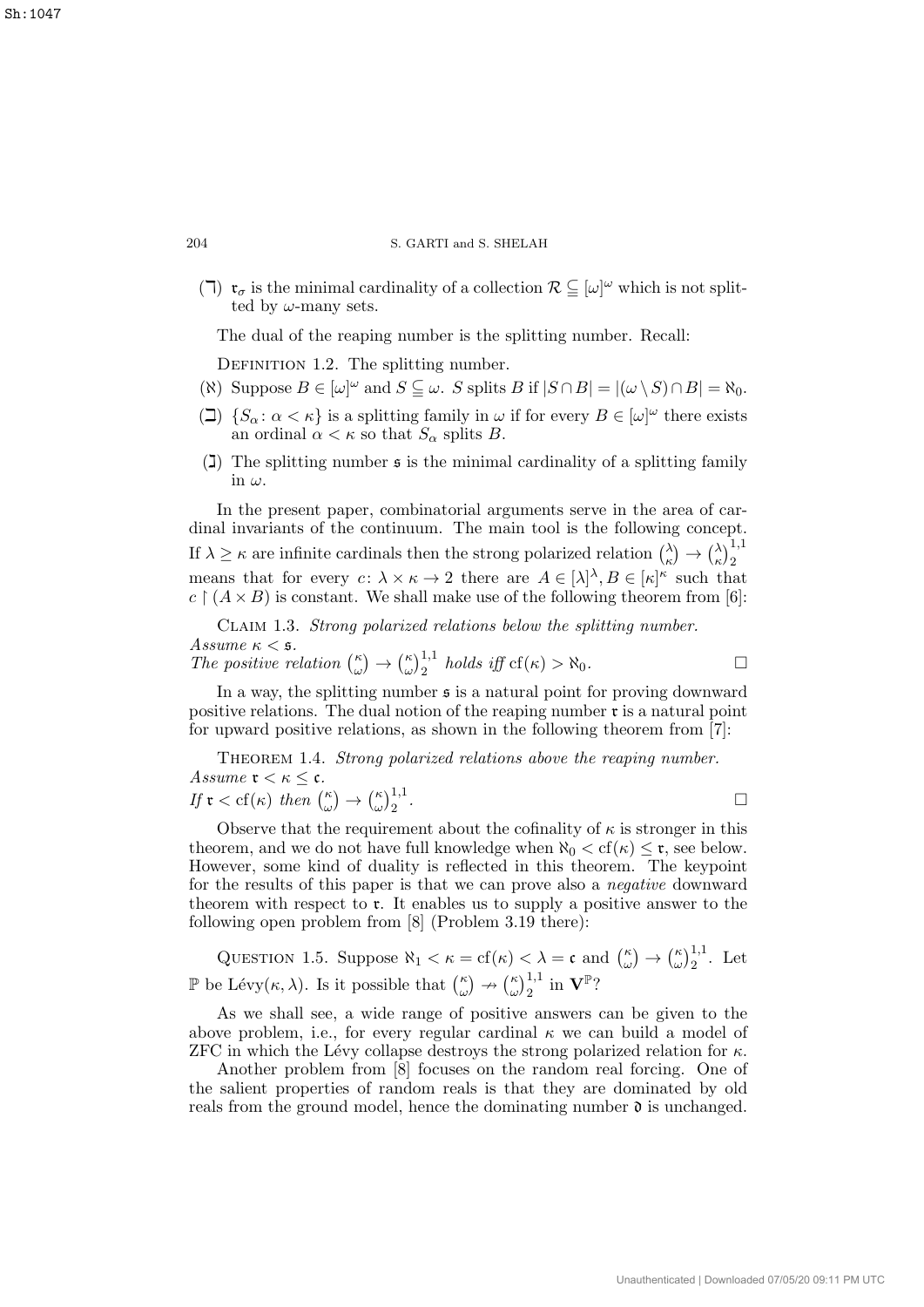Problem 3.9 (in [8]) asks if one can ruin the positive relation for  $\mathfrak d$  while iterating random real forcing notions:

QUESTION 1.6. Assume  $\binom{0}{w}$  $\begin{smallmatrix} \mathfrak{d} \ \omega \end{smallmatrix} \rightarrow \begin{smallmatrix} \mathfrak{d} \ \omega \end{smallmatrix}$  $\omega^{0,1,1}_{\omega}$ , and one adds  $\lambda$ -many random reals (for some  $\lambda > \mathfrak{d}$ ). Does the positive relation  $\binom{\mathfrak{d}}{\mathfrak{d}}$  $\begin{array}{c} \mathfrak{d} \\ \omega \end{array} \rightarrow \begin{pmatrix} \mathfrak{d} \\ \omega \end{pmatrix}$  $\left(\omega\right)^{1,1}_2$  still hold?

As in the former question, we will be able to show that one can force a negative relation for  $\mathfrak d$  after adding random reals to the universe. This follows, again, from the downward negative relation for r. Moreover, the implication of negative results upon adding many random reals is wider. This gives rise to the third problem (number 3.12) that we quote:

QUESTION 1.7. Assume  $\kappa$  is a real-valued measurable cardinal. Is it possible that  $\binom{\kappa}{\omega}$  $\binom{\kappa}{\omega} \rightarrow \binom{\kappa}{\omega}$  $(\omega)\frac{1}{2}$ ?

Concerning this question, we will be able to supply only a partial answer, by proving many negative relations below the real-valued measruable cardinal. We comment that these relations would give the interesting corollary that  $\mathfrak{s} = \aleph_1$  whenever a real-valued measurable cardinal exists. Likewise, under the additional assumption that  $\kappa = \mathfrak{c}$  is real-valued measurable we shall prove that  $\binom{\kappa}{\omega}$  $\binom{\kappa}{\omega} \nrightarrow \binom{\kappa}{\omega}$  $\binom{\kappa}{\omega}$ <sub>2</sub><sup>1,1</sup> as well.

Our notation is standard. We shall follow [1] with respect to cardinal invariants. We employ the Jerusalem forcing notation, so  $p \leq q$  means that  $q$  is stronger than  $p$ . In cases where ambiguity lurks around the corner we shall state the pertinent conventions explicitly. We thank the referee for the careful reading of the manuscript.

# 2. Continuum reaping

Investigating the interplay between cardinal invariants and strong polarized relations, one may ask whether there exists a natural cardinal invariant  $\mathfrak y$  so that  $\binom{\mathfrak y}{\omega}$  $\begin{pmatrix} 0 \\ \omega \end{pmatrix} \rightarrow \begin{pmatrix} 0 \\ \omega \end{pmatrix}$  $\omega^{(1)}_{2}$ <sup>1,1</sup> always holds. The answer is negative. It is shown in [7] that for every cardinal invariant, the above polarized relation is independent. Nonetheless, there is a natural characteristic for which the negative relation follows, under the extra assumption of being the continuum. Our basic result says that if the reaping number and the continuum coincide, then a negative polarized parition relation can be proved dwon to the cofinality of the continuum:

MAIN CLAIM 2.1. Negative downward relations. If  $\mathfrak{r} = \mathfrak{c}$  Then  $\int_{a}^{\mathfrak{r}}$  $\begin{pmatrix} \mathfrak{r} \\ \omega \end{pmatrix} \nrightarrow \begin{pmatrix} \mathfrak{r} \\ \omega \end{pmatrix}$  $\left(\begin{smallmatrix} \mathfrak{r} \\ \omega \end{smallmatrix}\right)\n \left.\begin{smallmatrix} 1,1 \ 2 \end{smallmatrix}\right.$ Moreover,  $\binom{\kappa}{\omega}$  $\binom{\kappa}{\omega} \nrightarrow \binom{\kappa}{\omega}$  $\int_{\omega}^{\kappa}$   $\int_{2}^{1,1}$  for every  $\kappa \in [\text{cf}(\mathfrak{c}), \mathfrak{c}].$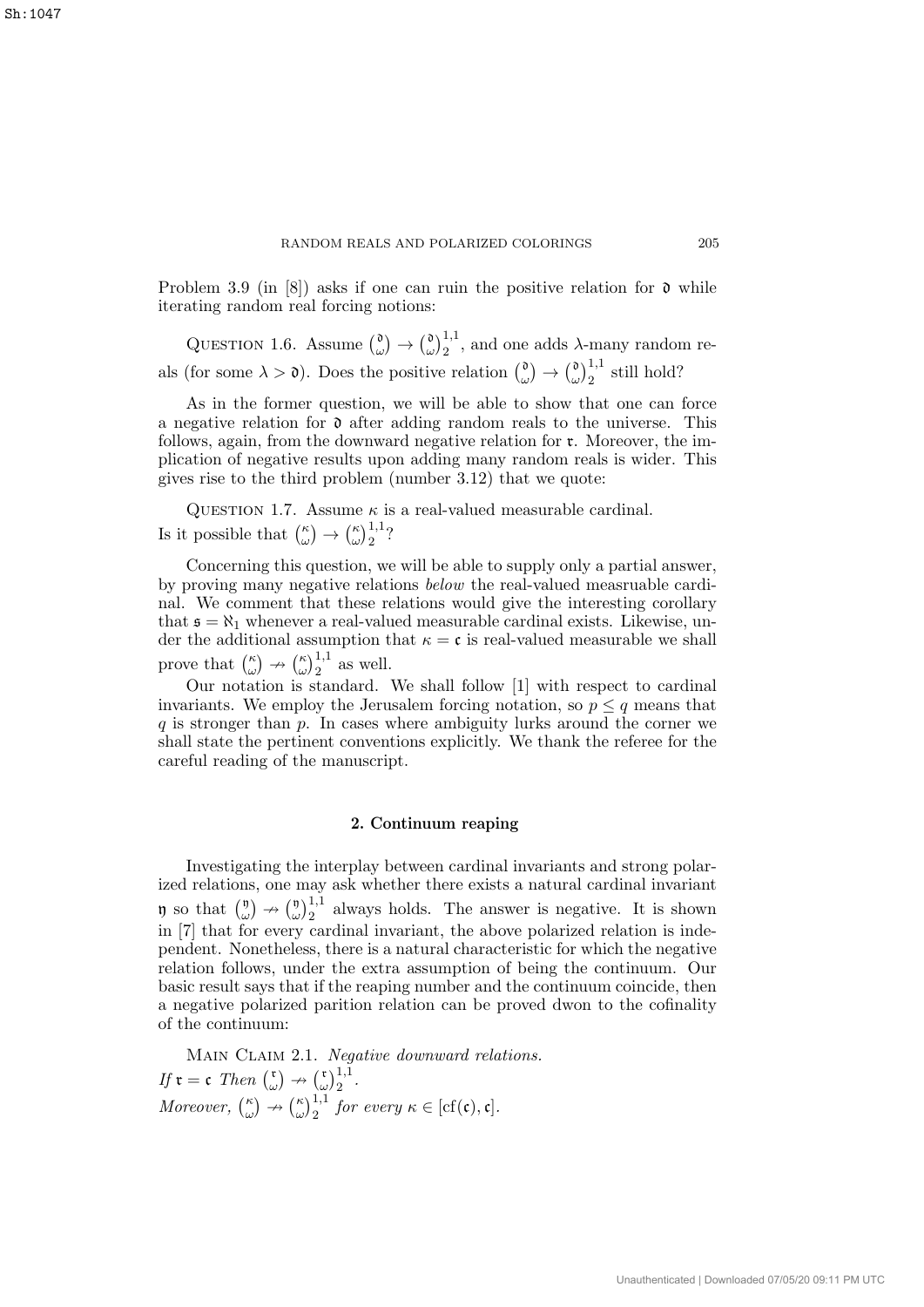PROOF. Enumerate the members of  $[\omega]^\omega$  by  $\{B_\gamma : \gamma < \mathfrak{r}\}\$ . For every  $\alpha < \mathfrak{r}$ let  $\mathcal{B}_{\alpha} = \{B_{\gamma} : \gamma < \alpha\}$ . The size of  $\mathcal{B}_{\alpha}$  is less than **r**, so we can choose a set  $S_{\alpha}$  which splits all the members of  $\mathcal{B}_{\alpha}$ . This is rendered for every  $\alpha < \mathfrak{r}$ , and gives rise to a coloring  $d: \mathfrak{r} \times \omega \to \{0,1\}$  as follows:

$$
d(\alpha, n) = 0 \Leftrightarrow n \in S_{\alpha}.
$$

We claim that d exemplifies the negative relation  $\binom{r}{r}$  $\begin{pmatrix} \mathfrak{r} \\ \omega \end{pmatrix} \nrightarrow \begin{pmatrix} \mathfrak{r} \\ \omega \end{pmatrix}$  $\big(\begin{matrix} \mathfrak{r} \\ \omega \end{matrix}\big)^{1,1}$ . Indeed, assume  $H \in [\mathfrak{r}]^{\mathfrak{r}}$  and  $B \in [\omega]^{\omega}$ . Assume toward contradiction that  $d \restriction (H \times$ B) is constant. If the constant value is 0 then  $B \subseteq S_\alpha$  for every  $\alpha \in H$ , and if the constant value is 1 then  $B \subseteq (\omega \setminus S_\alpha)$  for every  $\alpha \in H$ .

In any case, The set B appears in the above enumeration, so  $B \equiv B_{\gamma}$ for some  $\gamma < r$ . Choose an ordinal  $\alpha \in H$  so that  $\gamma < \alpha$ , and notice that  $S_{\alpha}$ splits  $B$ , a contradiction.

Moreover, if  $\kappa \geq cf(c)$  then we enumerate the members of  $[\omega]^\omega$  as  ${B_\gamma:\gamma<\mathfrak{c}}$ . We choose an increasing and unbounded sequence of ordinals  $\langle \alpha_{\varepsilon} : \varepsilon \langle \kappa \rangle$  in c (repetitions are welcome), and define  $\mathcal{B}_{\varepsilon} = \{B_{\gamma} : \gamma \langle \alpha_{\varepsilon} \}$  for every  $\varepsilon < \kappa$ . Again,  $|\mathcal{B}_{\varepsilon}| < \tau$  for every  $\varepsilon < \kappa$  as  $\tau = \mathfrak{c}$ . For every  $\varepsilon < \kappa$  we choose some  $S_{\varepsilon} \in [\omega]^{\omega}$  which splits all the members of  $\mathcal{B}_{\varepsilon}$ .

The coloring  $d: \kappa \times \omega \to \{0,1\}$  is defined in the same way, i.e.,  $d(\varepsilon, n) =$  $0 \Leftrightarrow n \in S_{\varepsilon}$ . The same argument shows that d has no monochromatic product of size  $\kappa \times \omega$ , so we are done.

Remark 2.2. For any uncountable cardinal  $\theta$  define  $\mathfrak{r}_{\theta}$  as the minimal cardinality of a subset of  $[\theta]^\theta$  such that no single  $B \in [\theta]^\theta$  splits all the members of this family. One can verify that  $\mathfrak{r}_{\theta} > \theta$  for every infinite cardinal  $\theta$ , and the main claim holds for every  $\theta$  (under the parallel generalized assumption that  $\mathfrak{r}_{\theta} = 2^{\theta}$ ).  $\Box$ 

The main claim is optimal in the sense that the assumption  $\mathfrak{r} = \mathfrak{c}$  cannot induce a stronger negative relation in ZFC. The closest attempt would be refuting the positive unbalanced relation  $\binom{r}{r}$  $\binom{\mathfrak{r}}{\omega} \rightarrow \binom{\mathfrak{r}}{\omega} \binom{1}{2}^{1,1}$  for every  $\alpha < \mathfrak{r}$ , but the following claim proves its independence

Claim 2.3. Unbalanced negative relations. The assumption  $\mathfrak{r} = \mathfrak{c}$  is consistent with both  $\binom{\mathfrak{r}}{k}$  $\binom{\mathfrak{r}}{\omega} \rightarrow \binom{\mathfrak{r}}{\omega} \binom{1,1}{2}$  for every  $\alpha < \mathfrak{r}$ and  $\binom{r}{r}$  $\binom{\mathfrak{r}}{\omega} \nrightarrow \binom{\mathfrak{r}}{\omega} \binom{1,1}{2}$  for some  $\alpha < \mathfrak{r}$ .

PROOF. For the positive direction force  $\mathfrak{p} = \mathfrak{c}$ , in which case  $\mathfrak{r} = \mathfrak{c}$  as well. However, the relation  $\binom{p}{q}$  $(\begin{smallmatrix} \mathfrak{p} \\ \omega \end{smallmatrix}) \rightarrow (\begin{smallmatrix} \mathfrak{p} & \alpha \\ \omega \end{smallmatrix})^{1,1}_2$  for every  $\alpha < \mathfrak{p}$  is established in [10] and holds in ZFC, so  $\binom{r}{r}$  $\begin{pmatrix} \mathfrak{r} \\ \omega \end{pmatrix} \rightarrow \begin{pmatrix} \mathfrak{r} & \alpha \\ \omega & \omega \end{pmatrix} \begin{pmatrix} 1,1 \\ 2 \end{pmatrix}$  for every  $\alpha < \mathfrak{r}$ . Observe that  $\mathfrak{r}$  is a regular cardinal in such models.

For the negative direction choose any  $\lambda = \lambda^{\aleph_0}$  such that  $\lambda > \aleph_1$ . Let Q be a finite support iteration of adding  $\lambda$ -many Cohen reals. It is known that  $\mathbf{V}^{\mathbb{Q}} \models \left( \begin{smallmatrix} \mu \\ \omega \end{smallmatrix} \right)$  $(\omega)$   $\rightarrow$   $(\omega)$ <sub>2</sub><sup>1</sup>,<sup>1</sup> for every  $\mu \in (\aleph_0, \lambda]$ , as shown in [6], Remark 2.4. In

Sh:1047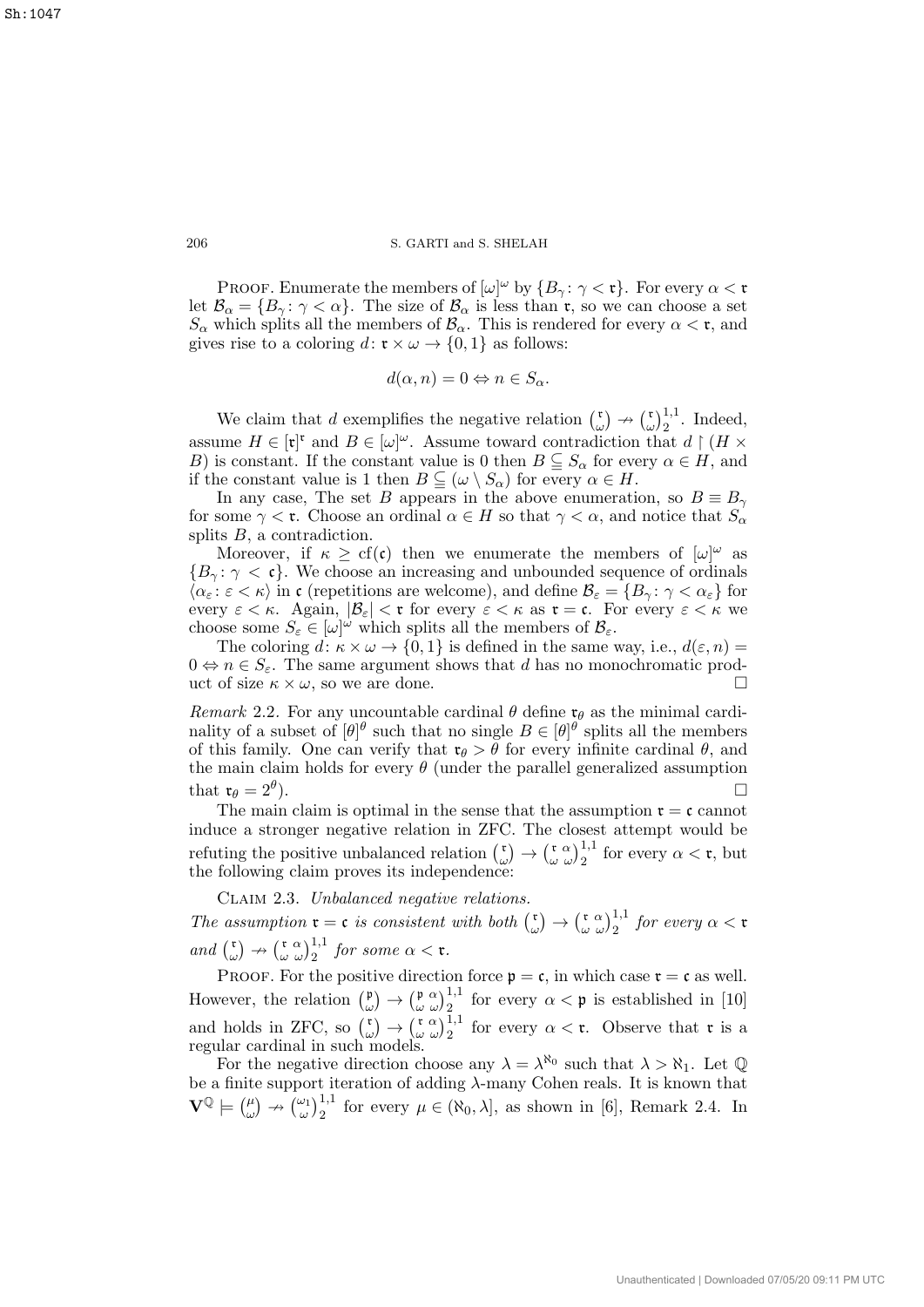particular, it holds for  $\mu = \mathfrak{c}$ . As  $\mathfrak{r} = \mathfrak{c}$  in this generic extension and  $\lambda > \aleph_1$ we have the consistency of the negative direction.

We turn back to the balanced relation. In the case of a regular continuum, we can characterize now the strong polarized relation for c as follows:

COROLLARY 2.4. Assume c is a regular cardinal. Then  $\binom{c}{c}$  $\begin{array}{c} \begin{array}{c} \n\zeta \\ \n\omega \n\end{array} \n\end{array}$  $\int_{\omega}^{\mathfrak{c}}\lambda_{2}^{1,1}$  iff  $\mathfrak{r}<\mathfrak{c}$ .

PROOF. If  $\mathfrak{r} < \mathfrak{c}$  then Theorem 1.4 gives the positive direction of  $\int_{a}^{\mathfrak{c}}$  $\binom{\mathfrak{c}}{\omega} \rightarrow$  $\int_{0}^{c}$  $\omega^{1,1}_{2}$ , since c is a regular cardinal. If  $\mathfrak{r} = \mathfrak{c}$  then Claim 2.1 gives the negative relation, so the proof is accomplished.

We employ the above corollary in the proof of the following theorem:

THEOREM 2.5. Lévy collapse and random reals. Suppose  $\kappa$  is an uncountable regular cardinal.

For every  $\lambda = cf(\lambda) > \kappa$  there is a model of ZFC in which  $\mathfrak{c} = \lambda, \kappa$  $\binom{\kappa}{\omega} \rightarrow \binom{\kappa}{\omega}$  $\left(\frac{\kappa}{\omega}\right)^{1,1}_2$ and if  $\mathbb{P} = Lévy(\kappa, \lambda)$  then  $\mathbf{V}^{\mathbb{P}} \models \begin{pmatrix} \kappa \\ \kappa \end{pmatrix}$  $\binom{\kappa}{\omega} \nrightarrow \binom{\kappa}{\omega}$  $\left(\frac{\kappa}{\omega}\right)^{1,1}_2$ . Likewise, it is consistent that  $\binom{0}{k}$  $\begin{array}{c} \mathfrak{d} \\ \omega \end{array} \rightarrow \begin{pmatrix} \mathfrak{d} \\ \omega \end{pmatrix}$  $\int_{\omega}^{0}$  $\int_{2}^{1,1}$  in the ground model, and after adding  $\lambda$ -many random reals for some  $\lambda > 0$  we have  $\binom{0}{k}$  $\begin{pmatrix} \mathfrak{d} \\ \omega \end{pmatrix} \nrightarrow \begin{pmatrix} \mathfrak{d} \\ \omega \end{pmatrix}$  $\left(\omega\right)^{1,1}_{2}.$ 

PROOF. If  $\kappa = \aleph_1$  then the theorem follows from the fact that  $2^{\aleph_0} = \aleph_1$ implies  $\binom{\aleph_1}{\aleph_2}$  $\begin{pmatrix} \aleph_1 \\ \aleph_0 \end{pmatrix} \nrightarrow \begin{pmatrix} \aleph_1 \\ \aleph_0 \end{pmatrix}$  $\frac{\aleph_1}{\aleph_0}$ ,  $\frac{1}{2}$  (as proved in [3]). So assume that  $\kappa > \aleph_1$ . We begin with  $MA + 2^{\aleph_0} = \lambda$ . In this case,  $\mathfrak{s} = \lambda$  as well, so  $\binom{\kappa}{\omega}$  $\binom{\kappa}{\omega} \rightarrow \binom{\kappa}{\omega}$  $\left(\frac{\kappa}{\omega}\right)_{2}^{1,1}$  by Claim 1.3. Observe also that  $\mathfrak{r} = \lambda$ . We claim that after forcing with  $\mathbb{P}$  we will get the negative relation  $\binom{\kappa}{\omega}$  $\binom{\kappa}{\omega} \nrightarrow \binom{\kappa}{\omega}$  $\int_{\omega/2}^{\kappa/1,1}$ .

Indeed,  $\mathfrak{r} = \kappa$  in the generic extension. This fact follows from the completeness of  $\mathbb P$  which ensures that no new sequence of sets of length below  $\kappa$ is introduced. The length  $\lambda$  of **r**-sequences in the old universe is collapsed to  $\kappa$ , but no **r**-family of size less than  $\kappa$  appears. Hence  $\mathbf{r} = \mathbf{c} = \kappa$  in  $\mathbf{V}^{\mathbb{P}}$ . From Claim 2.1 we infer that  $\binom{\kappa}{\omega}$  $\binom{\kappa}{\omega} \nrightarrow \binom{\kappa}{\omega}$  $\left(\begin{smallmatrix} \kappa \\ \omega \end{smallmatrix}\right)_{2}^{1,1}$  as required.

We indicate that if  $\mathfrak{r} < \kappa$  in the ground model then the positive relation  $\binom{\kappa}{\omega}$  $\binom{\kappa}{\omega} \rightarrow \binom{\kappa}{\omega}$  $\omega_{\omega}^{(1)}$ )<sup>1,1</sup> holds both in the old universe and after the collapse (see Corollary 2.4), so the opposite situation is also consistent for every regular cardinal  $\kappa$  above  $\aleph_1$ .

For the second assertion, begin with a model in which the positive relation  $\binom{0}{a}$  $\begin{array}{c} \mathfrak{d} \\ \omega \end{array} \rightarrow \begin{pmatrix} \mathfrak{d} \\ \omega \end{pmatrix}$  $\omega_{\omega}^{0}$ ,<sup>1,1</sup> holds, and  $0 > \aleph_1$ . This can be done due to [7], based on the model of [2], upon noticing that  $\mathfrak{r} < \mathfrak{d}$  gives the desired result when  $\mathfrak{d}$  is a regular cardinal (see Theorem 1.4).

We choose a large enough singular cardinal  $\lambda$  so that  $\lambda > 0$  but cf( $\lambda$ )  $\leq 0$ . By adding  $\lambda$ -many random reals we blow up the continuum to  $\lambda$  but  $\mathfrak d$  remains in its place. Moreover,  $\mathfrak{r} = \lambda$  as well (see, e.g., [1]). Since  $cf(\lambda) \leq \mathfrak{d}$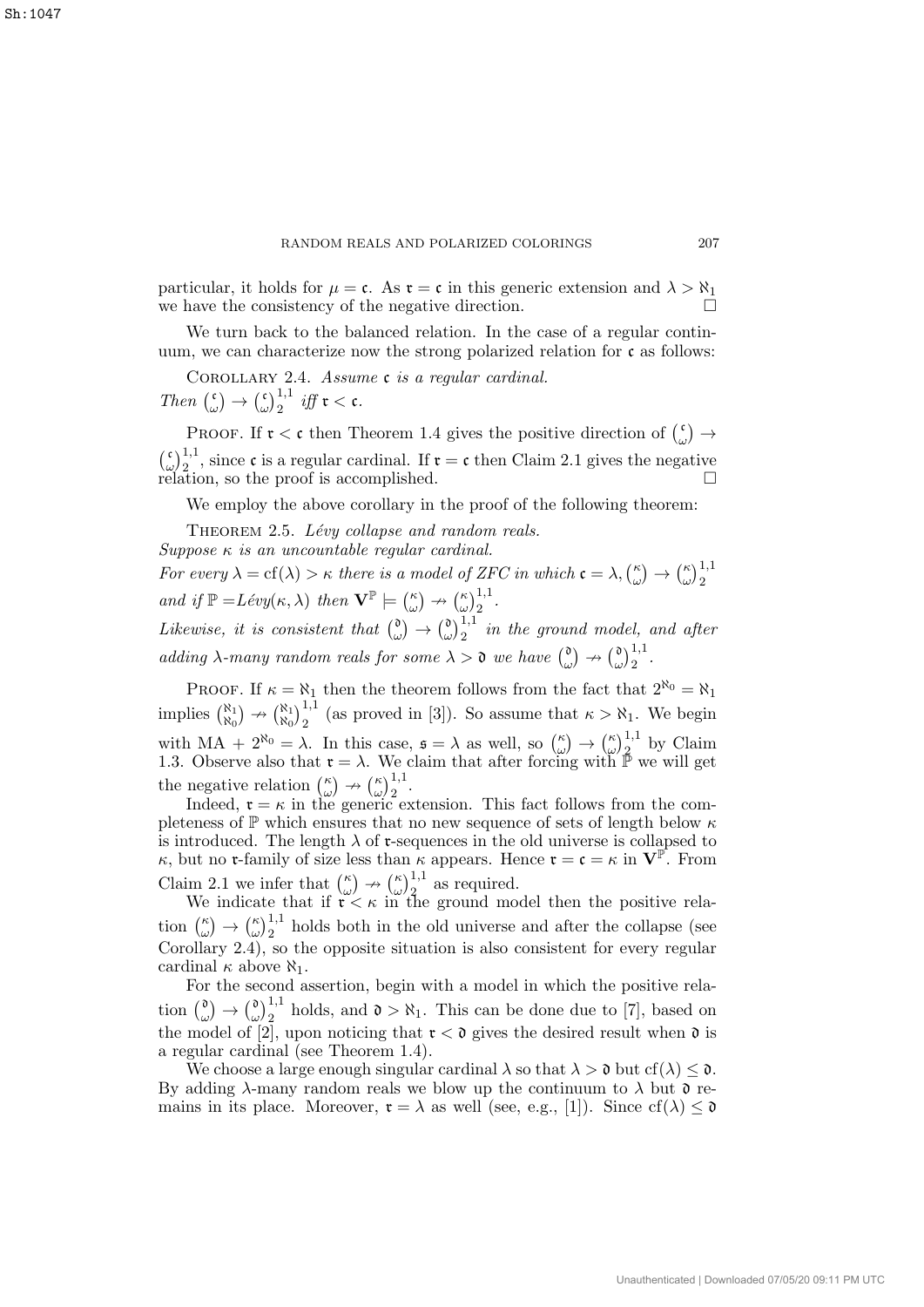we conclude that the negative relation  $\binom{0}{k}$  $\begin{pmatrix} 0 \\ \omega \end{pmatrix} \nrightarrow \begin{pmatrix} 0 \\ \omega \end{pmatrix}$  $\left(\frac{\delta}{\omega}\right)_2^{1,1}$  holds in the generic extension, so the proof is accomplished.  $\Box$ 

Can we incorporate singular cardinals in Corollary 2.4? A good understanding of polarized relations for singular cardinals above r is needed. It is consistent that  $\kappa > cf(\kappa) = \mathfrak{r}$  and  $\binom{\kappa}{\kappa}$  $\binom{\kappa}{\omega} \rightarrow \binom{\kappa}{\omega}$  $\left(\begin{array}{c} \kappa \\ \omega \end{array}\right)$ <sup>1,1</sup>. The opposite direction is not so clear:

QUESTION 2.6. Is it consistent that  $\kappa > \mathfrak{r}$ ,  $cf(\kappa) > \aleph_0$  and  $\binom{\kappa}{\omega}$  $\binom{\kappa}{\omega} \nrightarrow \binom{\kappa}{\omega}$  $\binom{\kappa}{\omega}$ <sub>2</sub><sup>1,1</sup>?

The negative downward theorem below  $\mathfrak{r}$  (under the assumption that  $\mathfrak{r} =$ c) can be used also for a surprising relationship between  $\mathfrak{r}$  and  $\mathfrak{s}$ . One of the dividing lines in the realm of cardinal invariants is the distinction between small characteristics (which are bounded by  $cf(c)$ ) and large characteristics (which are not bounded by  $cf(c)$ ). The distributivity number  $\mathfrak h$  is a typical example of a small invariant, while s is a large invariant. Nevertheless, if  $\mathfrak{r} = \mathfrak{c}$  then  $\mathfrak{s}$  becomes small:

THEOREM 2.7. If  $\mathfrak{r} = \mathfrak{c}$  then  $\mathfrak{s} \leq \text{cf}(\mathfrak{c})$ . Moreover, if  $\mathfrak{r}_{\sigma} = \mathfrak{c}$  then  $\mathfrak{s} \leq \text{cf}(\mathfrak{c})$ .

PROOF. We prove the first assertion with the aid of the polarized relations, and the second assertion in a direct way. Let  $\kappa$  be cf(c). By Claim 2.1 we have  $\binom{\kappa}{\omega}$  $\binom{\kappa}{\omega} \nrightarrow \binom{\kappa}{\omega}$  $\omega^{1,1}_{\omega}$ , since  $\mathfrak{r} = \mathfrak{c}$ . This relation excludes the possibility that  $\mathfrak{s} > cf(\mathfrak{c})$ , because in this situation we have  $\binom{\kappa}{\omega}$  $\binom{\kappa}{\omega} \rightarrow \binom{\kappa}{\omega}$  $\left(\begin{smallmatrix} \kappa \\ \omega \end{smallmatrix}\right)_{2}^{1,1}$  since  $\kappa$  is an uncountable regular cardinal and due to Claim 1.3.

Assume now that  $\mathfrak{r}_{\sigma} = \mathfrak{c}$ . Enumerate the members of  $[\omega]^{\omega}$  by  $\{B_{\gamma} : \gamma < \mathfrak{c}\}$ c}, and choose an increasing unbounded sequence of ordinals of the form  $\langle \alpha_{\varepsilon} : \varepsilon < \kappa \rangle$  in c. For every  $\varepsilon < \kappa$  let  $\mathcal{B}_{\varepsilon}$  be  $\{B_{\gamma} : \gamma < \alpha_{\varepsilon}\}\)$ , and we choose a collection of sets  $\{S_n^{\varepsilon} : n \in \omega\}$  which splits the members of  $\mathcal{B}_{\varepsilon}$ .

The collection  $\mathcal{F} = \{S_n^{\varepsilon} : \varepsilon < \kappa, n \in \omega\}$  is a splitting family for  $[\omega]^{\omega}$ . For this, pick up any  $B \in [\omega]^{\omega}$  and any ordinal  $\varepsilon < \kappa$  so that  $B \in \mathcal{B}_{\varepsilon}$ . By the choice of  $\{\tilde{S}_n^{\varepsilon} : n \in \omega\}$  there is a set  $S_n^{\varepsilon}$  which splits B. But  $S_n^{\varepsilon} \in \mathcal{F}$ , hence F is a splitting family. Consequently,  $\mathfrak{s} \leq |\mathcal{F}| \leq \mathrm{cf}(\mathfrak{c})$ , so we are done.

The above results raise some natural problems. We phrase a couple of them:

QUESTION 2.8. Small cofinality above  $\mathfrak{r}$ .

- (a) Assume  $\mathfrak{r} < \kappa \leq \mathfrak{c}$  and  $cf(\kappa) \leq \mathfrak{r}$ . Is it possible that  $\binom{\kappa}{\kappa}$  $\binom{\kappa}{\omega} \nrightarrow \binom{\kappa}{\omega}$  $(\frac{\kappa}{\omega})_2^{1,1}$ ? In particular, is it possible for  $\kappa = \mathfrak{c}$ ?
- (β) Assume  $\mathfrak{r}_{\sigma} = \mathfrak{c}$ . Is it provable that  $\binom{\mathfrak{r}_{\sigma}}{\omega}$  $\begin{pmatrix} \mathfrak{r}_{\sigma} \\ \omega \end{pmatrix} \rightarrow \begin{pmatrix} \mathfrak{r}_{\sigma} \\ \omega \end{pmatrix}$  $\left(\begin{smallmatrix} \mathfrak{c}_{\sigma} \\ \omega \end{smallmatrix}\right) \left[\begin{smallmatrix} 1,1 \\ 2 \end{smallmatrix}\right]$ ?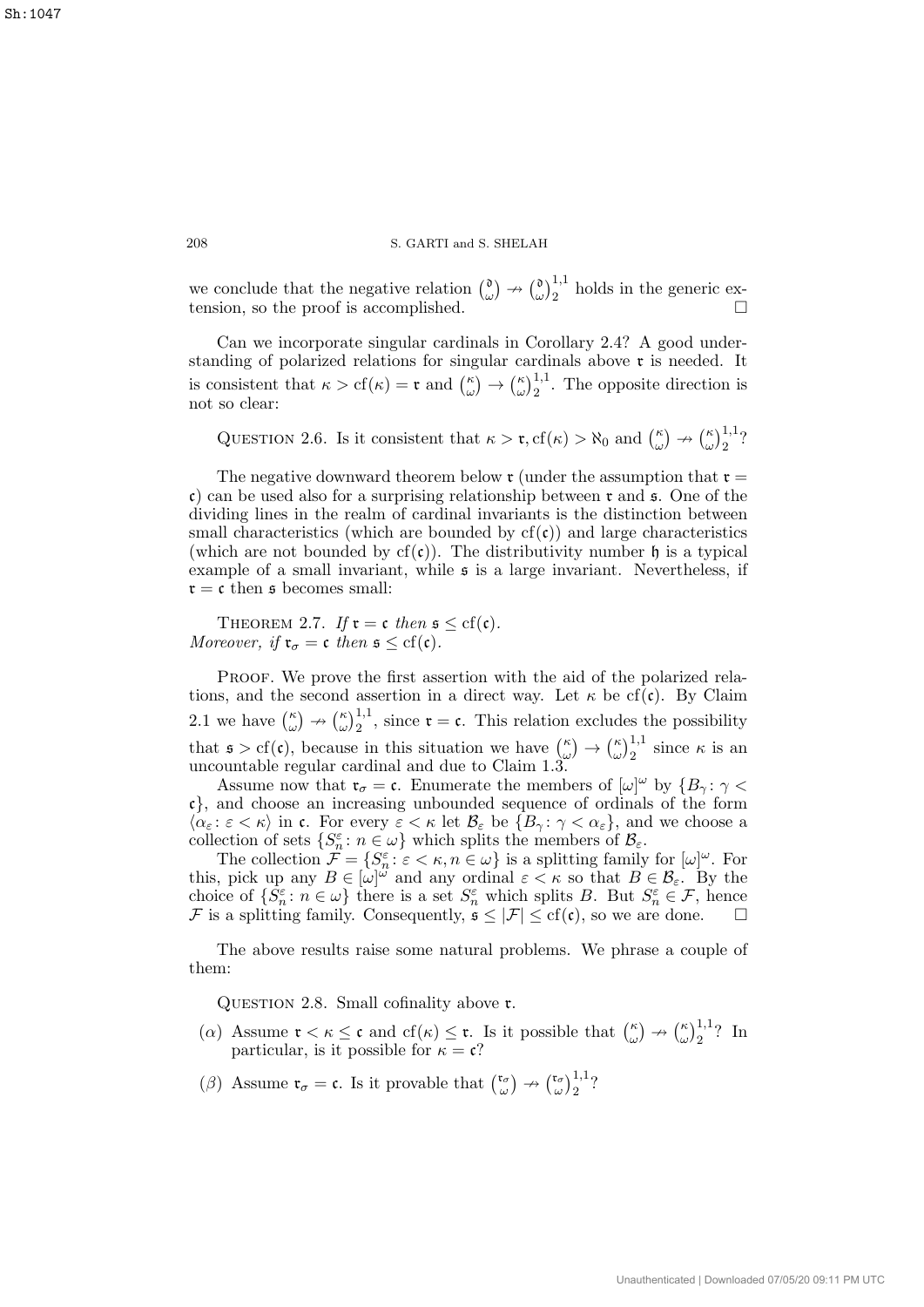#### RANDOM REALS AND POLARIZED COLORINGS 209

## 3. Random reals and real-valued measurability

In this section we try to analyze the polarized relation under the existence of random reals and in the presence of real-valued measurable cardinals. For a general background and notational conventions used below, we refer to [5]. We commence with a negative downward spectrum which issues from adding random reals.

THEOREM 3.1. Random reals and polarized relations. Assume  $\kappa > \aleph_0$  and  $\mathbb Q$  is a forcing notion for adding  $\kappa$ -many random reals. Then  $\mathbb{H}_{\mathbb{Q}}$   $\Big(\begin{matrix} \theta \\ \vdots \end{matrix}\Big)$  $\begin{pmatrix} \theta \\ \omega \end{pmatrix} \nrightarrow \begin{pmatrix} \theta \\ \omega \end{pmatrix}$  $\int_{\omega}^{\theta} \int_{2}^{1,1}$  for every  $\theta \leq \kappa$ , and even  $\mathbb{H}_{\mathbb{Q}}$   $\binom{\kappa}{\omega}$  $\binom{\kappa}{\omega} \nrightarrow \binom{\theta}{\omega}$  $\left(\begin{matrix} \theta \\ \omega \end{matrix}\right)^{1,1}_2$ .

PROOF. Choose a generic subset  $G \subseteq \mathbb{Q}$ , and fix a cardinal  $\theta \in [\aleph_1, \kappa]$ . Let m be the product measure over <sup> $k$ </sup>2. Recall that  $p \in \mathbb{Q}$  iff  $p \subseteq k$ 2, where p is a Borel set of positive measure, supported by some countable set  $u =$  $u_p \in [\kappa]^{\leq \aleph_0}$ . We indicate that a support of a given condition p is not unique (every countable subset of  $\kappa$  which contains a support can serve as well), though a minimal support always exists. For  $p, q \in \mathbb{Q}$  we define  $p \leq q$  iff  $q \subseteq p$ .

Let F be the set  $\{f : f$  is a finite (partial) function from  $\kappa$  into 2. For every  $f \in \mathcal{F}$  let  $\mathcal{O}(f)$  be  $\{g \in {}^{\kappa}2 \colon f \subset g\}$ , denoted also by  $({}^{\kappa}2)^{[f]}$ . By the definition of the product measure,  $m(\mathcal{O}(f)) = \frac{1}{2^{|f|}}$ . In particular, each  $\mathcal{O}(f)$ belongs to Q.

We define a Q-name  $\eta$  of a function from  $\kappa$  into  $\{0,1\}$  by  $\eta \supset f \Leftrightarrow \mathcal{O}(f) \in G$ . If  $\alpha \in \kappa$ ,  $f = {\alpha, 0}$  and  $g = {\alpha, 1}$  then  $\mathcal{A} = {\mathcal{O}(f), \mathcal{O}(g)}$  forms a maximal antichain, so exactly one member of A belongs to G. Hence  $\alpha \in \text{dom}(\eta)$ for every  $\alpha < \kappa$ . The fact that  $\eta$  is a function follows from the directness of G. This gives rise to the definition of a name  $\mathfrak c$  $\tilde{a}$ for a coloring from  $\kappa \times \omega$ into  $\{0, 1\}$  as follows:

$$
c(\alpha, n) = \eta(\omega \alpha + n).
$$

We claim that  $c$ exemplifies the negative relation  $\binom{\kappa}{\omega}$  $\begin{pmatrix} \kappa \\ \omega \end{pmatrix} \nrightarrow \begin{pmatrix} \theta \\ \omega \end{pmatrix}$  $\frac{\theta}{\omega}\Big)_{2}^{1,1}.$ 

˜ Assume this is not the case. Pick up a condition  $p \in \mathbb{Q}$ , a color  $\ell \in \{0, 1\}$ and names of sets  $A \in [\kappa]^{\theta}, B \in [\omega]^{\aleph_0}$  so that  $p \Vdash \mathcal{L} \restriction (A \times B) = \{\ell\}.$ 

For every  $\alpha < \kappa$  we choose a Borel set  $B_{\alpha} \subseteq {}^{\kappa_2}$  with support  $u_{\alpha} \in [\kappa]^{ \leq \aleph_0}$ such that  $B_{\alpha} \subseteqq p$  and  $B_{\alpha}$  decides whether  $\alpha$  belongs to  $\widetilde{A}$  in the following sense: if  $m(B_{\alpha}) > 0$  then  $B_{\alpha} \Vdash \check{\alpha} \in \mathcal{A}$  and if not then  $(p - B_{\alpha}) \Vdash \check{\alpha} \notin \mathcal{A}$ . Similarly, for every  $n \in \omega$  we choose a Borel set  $B_n \subseteq \kappa_2$  with support  $u_n \in$  $[\kappa]^{\leq \aleph_0}$  such that  $B_n \subseteqq p$  and the following is satisfied: if  $m(B_n) > 0$  then  $B_n \Vdash \check{n} \in \mathcal{B}$  and if not then  $(p - B_n) \Vdash \check{n} \notin \mathcal{B}$ .

Let  $v \in [\kappa]^{\leq \aleph_0}$  be a support of the condition p so that  $u_n \subseteq v$  for every  $n \in \omega$ . We shall force with the part of Q above p using conditions with the support v.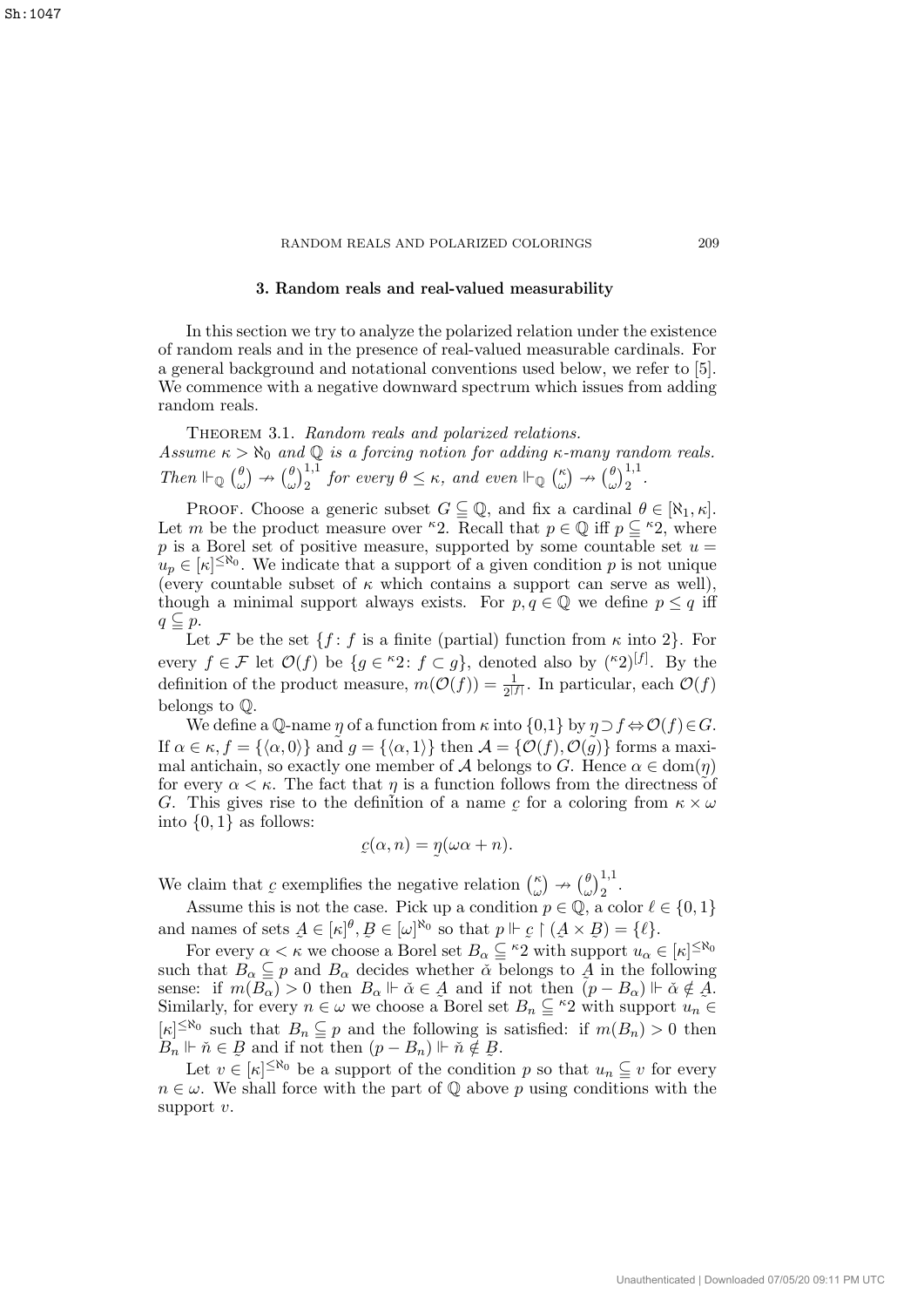For any ordinal  $\alpha \in \kappa \setminus v$  let  $r_{\alpha} = \{ \eta \in {}^{\kappa}2 \colon \eta \upharpoonright \{ \omega \alpha + n \colon n \in B \} = \ell \}.$ Since  $\mathcal{B}$  is a name of an unbounded subset of  $\omega$ ,  $m(r_{\alpha}) = 0$ . Indeed, for every  $n \in \omega$  let  $\{b_j : j < n\}$  enumerate the first n members of B, and let  $f_n =$  $\{\langle \omega \alpha + b_j, \ell \rangle : j < n\}.$  By definition,  $m(\mathcal{O}(f_n)) = \frac{1}{2^n}$ , and  $m(r_\alpha) \le m(\mathcal{O}(f_n))$ for every  $n \in \omega$ , so  $m(r_\alpha) = 0$ .

Since  $p \Vdash A \in [\kappa]^{\theta}$ , there exists an ordinal  $\alpha$  and a condition  $q \geq p$  so that  $q \Vdash \check{\alpha} \in \tilde{A}$  and  $\alpha \notin v$ . Notice that  $q \Vdash \mathcal{C}(\alpha, n) = \ell$  for every  $n \in B$ . It follows that  $q \subseteq r_\alpha$ , so  $m(q) = 0$ , which is impossible since  $q \in \mathbb{Q}$ .

The effect of adding random reals is sharpened if we assume the existence of a real-valued measurable cardinal. The classical way to introduce such a cardinal is the random real forcing, as proved by Solovay, but this is not the only way. Gitik and Shelah, [9], introduced a different way to introduce such cardinals, and some of the properties of Solovay's construction are not shared by all real-valued measurable cardinals. We shall see, however, that the mere existence of a real-valued measurable cardinal entails strong negative relations.

We say that  $\kappa$  is real-valued measurable iff there exists an atomless  $\kappa$ additive measure over  $\kappa$ . The requirement of being atomless implies  $\kappa \leq 2^{\aleph_0}$ , so  $\kappa$  is not strongly inaccessible. It is known, however, that such  $\kappa$  is weakly inaccessible. Before embarking on the impact of real-valued meaurable cardinals we need some preliminaries. Let  $(X, \Sigma, m)$  be a measure space. The measure algebra associated with it is the Boolean algebra  $B = \Sigma / I$  when  $I = \{A \subseteq X : m(A) = 0\}$ . The following belongs to Maharam:

THEOREM 3.2. Maharam's Theorem.

Suppose m is a homogeneous  $\sigma$ -additive measure on a  $\sigma$ -complete Boolean algebra B.

The measure algebra  $(\mathcal{B}, m)$  is isomorphic to the measure algebra of  $\lambda_2$  for some  $\lambda$ , with the product measure.

This fundamental theorem appears in [11]. Let  $\kappa$  be real-valued measurable as witnessed by the measure m, and let  $\mathcal{I} = \{a \subseteq \kappa : m(a) = 0\}$ . From Maharam's theorem there is some  $\mu$  for which  $\mathcal{P}(\kappa)/\overline{\mathcal{I}}$  is isomorphic to the Boolean algebra Borel( $\mu$ 2)/ $\mathcal{J}$ , where  $\mathcal{J}$  is the ideal of null sets in  $\mu$ 2. It has been proved in [9], Section 2, that  $\mu > \kappa$ .

THEOREM 3.3. Negative relations and real-valued measurable cardinals. Let  $\kappa$  be a real-valued measurable cardinal. Then  $\binom{\theta}{a}$  $\begin{pmatrix} \theta \\ \omega \end{pmatrix} \nrightarrow \begin{pmatrix} \aleph_1 \\ \omega \end{pmatrix} \nrightarrow{1,1}$  for every  $\theta < \kappa$ .

PROOF. Let  $m: \mathcal{P}(\kappa) \to [0,1]_{\mathbb{R}}$  be a measure which exemplifies the fact that  $\kappa$  is real-valued measurable. The collection of sets  $\mathcal{I} = \{a \subseteq \kappa : m(a) =$ 0} is a  $\kappa$ -complete ideal over  $\kappa$ . By the facts quoted above, let  $\mu > \kappa$  be such that  $\mathcal{P}(\kappa)/\mathcal{I}$  is isomorphic to the Boolean algebra Borel( $\mu$ 2)/ $\mathcal{J}$ , where  $\mathcal{J}$  is the ideal of null sets in  $\mu$ 2. We fix an isomorphism *j* which exemplifies this fact. Fix any cardinal  $\theta < \kappa$ .

Sh:1047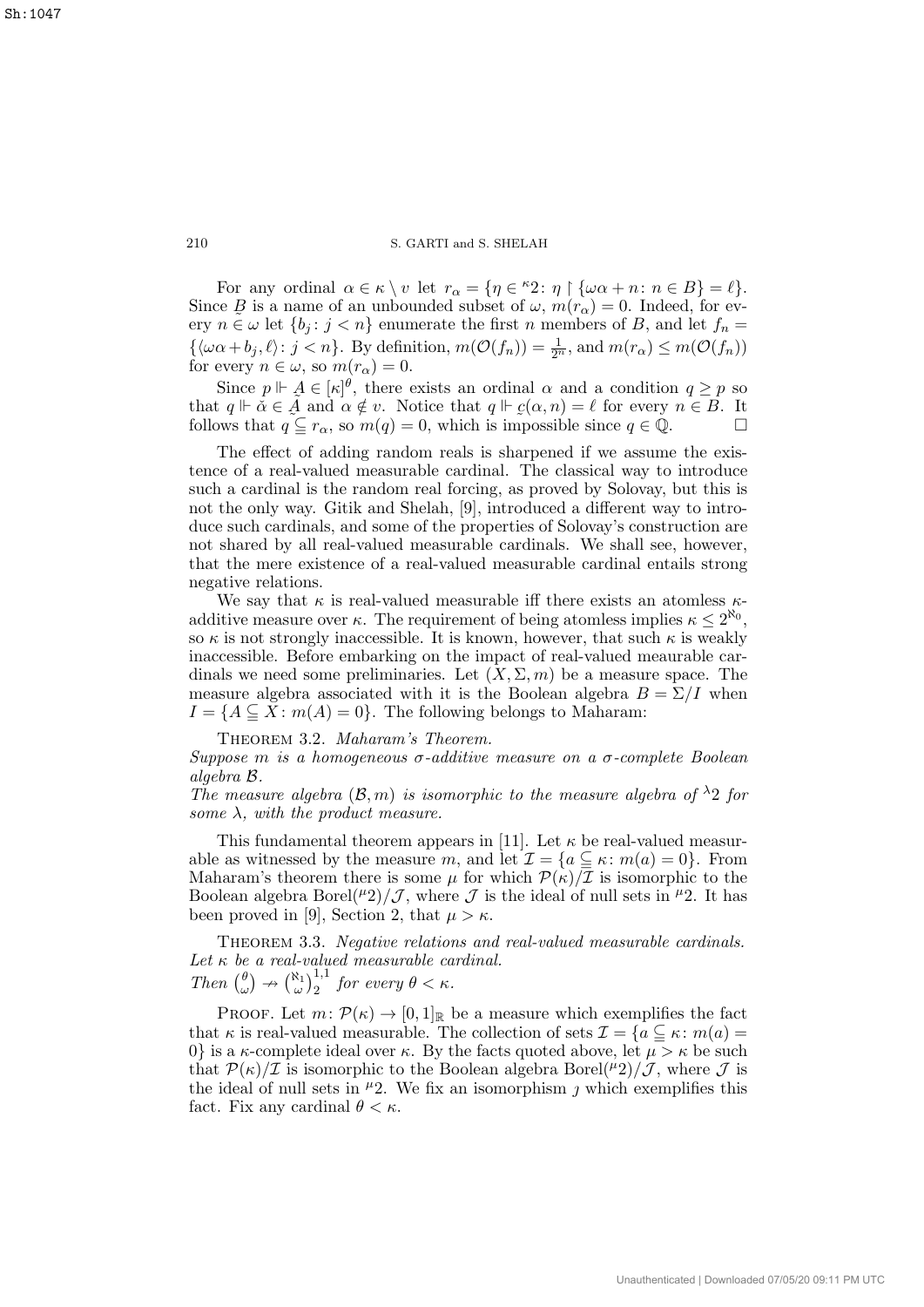Viewing the Boolean algebra as a forcing notion, let  $\eta = (\eta_{\alpha} : \alpha < \mu)$  be a random sequence of reals (i.e.  $\eta_{\alpha} \in {}^{\omega}2$  for every  $\alpha < \mu$ , and  $\eta_{\alpha} = \langle \eta(\omega \alpha + \alpha) \rangle$  $n: n \in \omega$ ). For each  $\eta_{\alpha}$  we choose a sequence of sets  $(B_{\alpha n}: n \in \omega)$  so that  $B_{\alpha n} \subseteqq \kappa$  and  $\mathcal{J}(B_{\alpha n}/\mathcal{I}) = (\mu_2)^{[(\alpha, \eta_{\alpha}(n))]} / \mathcal{J}$ , i.e.  $\mathcal{J}(B_{\alpha n}/\mathcal{I}) = \{ \nu \in {}^{\mu_2} : \nu(\alpha) =$  $\eta_\alpha(n)\}/\mathcal{J}.$ 

 $\tilde{a}$ For every  $\alpha < \mu$  and each  $n \in \omega$  we define  $e_{\alpha n} \in {}^{\kappa}2$  by  $e_{\alpha n}(i) = 1 \Leftrightarrow i \in$  $B_{\alpha n}$ . We concentrate on the collection  $T = \{e_{\alpha n} : \alpha < \theta, n \in \omega\}$ . We define  $\kappa$  colorings  $c_i$  for every  $i < \kappa$ , each  $c_i$  is a function from  $\theta \times \omega$  into 2, by letting  $c_i(\alpha, n) = e_{\alpha n}(i)$  for each member of T. We claim that for some  $i < \kappa$ the coloring  $c_i$  exemplifies the negative relation  $\begin{pmatrix} \theta \\ \omega \end{pmatrix}$  $\begin{pmatrix} \theta \\ \omega \end{pmatrix} \rightarrow \begin{pmatrix} \aleph_1 \\ \omega \end{pmatrix} \begin{pmatrix} 1,1 \\ 2 \end{pmatrix}.$ 

For proving this, choose an ordinal  $i < \kappa$  for which  $\{(e_{\alpha n}(i): n \in \omega): \alpha <$  $\{\theta\}$  is a Sierpinski set, i.e. for every  $B \subseteq \mathcal{L}$  of Lebesgue measure zero we have  $(e_{\alpha n}(i): n \in \omega) \notin B$  apart from a countable set of such sequences. Notice that each sequence of the form  $(e_{\alpha n}(i): n \in \omega)$  is an element in  $\omega$ . Such i exists by the following paragraph, upon noticing that  $\theta < \kappa$ .

The existence of a Sierpiński set is a well-known property of real-valued measurable cardinals, see [4] 6F, p. 215. We make the comment that here is the only point along the proof in which we use the assumption  $\theta < \kappa$ , and we do not know whether the existence of a Sierpiński set can be guaranteed if  $\theta = \kappa$ .

Assume now that  $H_0 \in [\theta]^{\aleph_1}, H_1 \in [\omega]^{\aleph_0}$ , and we shall show that  $c_i \upharpoonright$  $(H_0 \times H_1)$  is not constant. Let B be  $\{e \in \omega_2 : e \upharpoonright H_1 \text{ is constant}\}.$  Since  $H_1$  is unbounded in  $\omega$  we have  $m(B) \leq \frac{1}{2^n}$  for every  $n \in \omega$  and hence  $m(B) = 0$ . Consequently,  $(e_{\alpha n}(i): n \in \omega) \notin B$  apart from a countable set of such sequences. Since  $|H_0| > \aleph_0$  we can choose an ordinal  $\alpha \in H_0$  so that  $(e_{\alpha n}(i): n \in \omega) \upharpoonright H_1$  is not constant. It means that there are  $n_0, n_1 \in H_1$ such that  $c_i(\alpha, n_0) \neq c_i(\alpha, n_1)$ , so we are done.

As a consequence, we deduce the following known fact:

Corollary 3.4. If there is a real-valued measurable cardinal, then the splitting number is  $\aleph_1$ .

PROOF. By Claim 1.3, if  $\mathfrak{s} > \aleph_1$  then  $\binom{\omega_1}{\omega} \rightarrow \binom{\omega_1}{\omega} \stackrel{1}{\rightarrow} \ldots$  However, this is impossible if one assumes the existence of a real-valued measurable cardi- $\Box$ 

Finally, we return to Question 1.7 and we ask about the negative relation  $(\frac{\kappa}{\epsilon})$  $\binom{\kappa}{\omega} \nrightarrow \binom{\kappa}{\omega}$  $\omega_{\omega}^{(1)}$  for the real-valued measurable  $\kappa$  itself. If we force the existence of such a cardinal by the classical way of Solovay, [12], then  $\mathfrak{r} = \kappa$  and the negative relation follows. It turns out that this is always true:

CLAIM 3.5. If  $\kappa$  is real-valued measurable then  $\mathfrak{r} \geq \kappa$ . Consequently, if  $\mathfrak{c} = \kappa$  is real-valued measurable then  $\binom{\kappa}{\omega}$  $\binom{\kappa}{\omega} \nrightarrow \binom{\kappa}{\omega}$  $\left(\frac{\kappa}{\omega}\right)^{1,1}_2$ .

Sh:1047